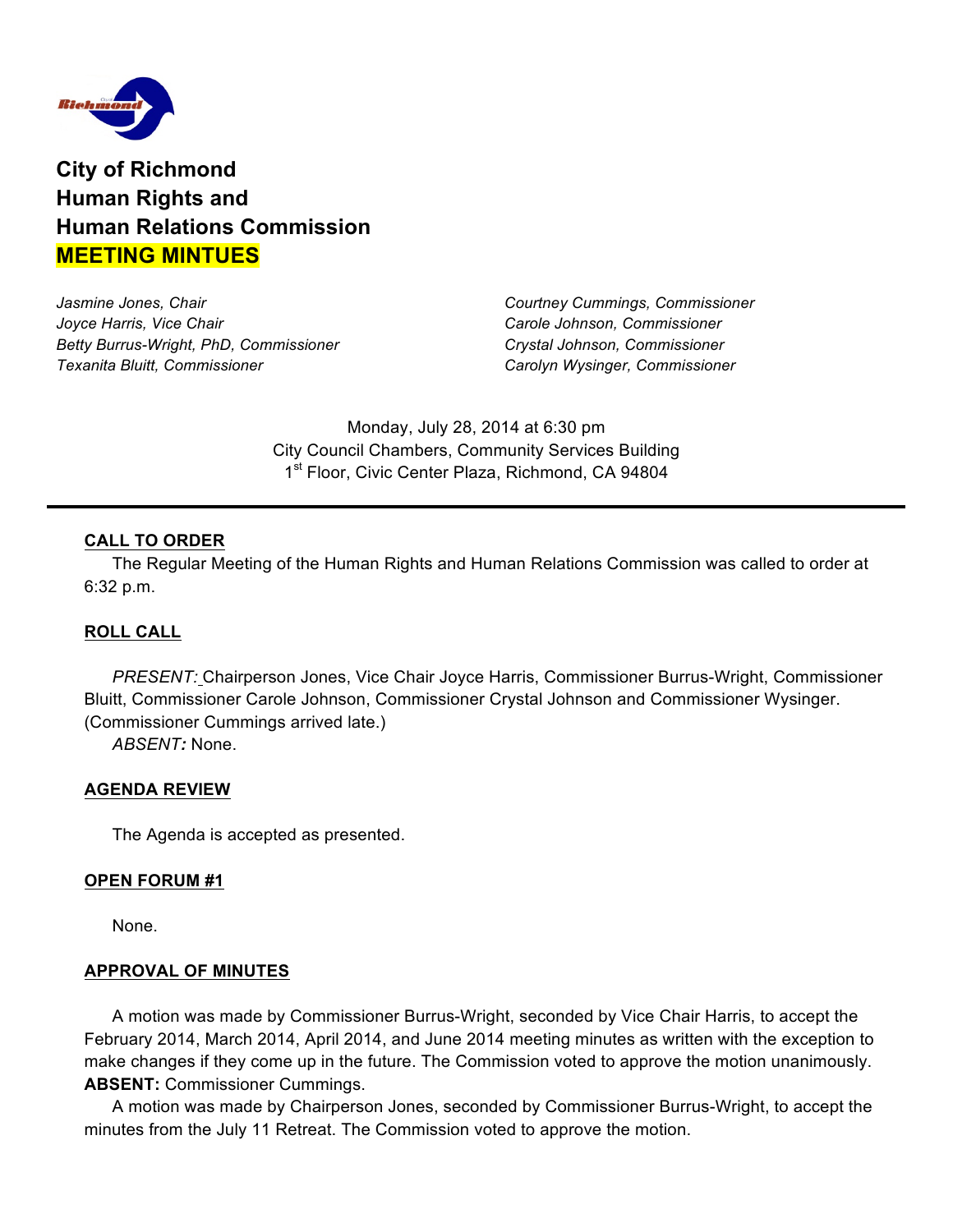**ABSENT:** Commissioner Cummings. **ABSTENTION:** Vice Chair Harris (Vice Chair Harris explained that she is abstaining because she did not attend the full duration of the retreat.)

# **CITY COUNCIL LIAISON REPORT**

Council Liaison Beckles was not present at the meeting.

## **COMMISSIONERS' REPORTS**

None.

# **CHAIR'S REPORT**

Chairperson Jones reported about her recent retreat at UC Santa Barbara sponsored by the California Endowment. The retreat focused on girls' education and women's rights. In addition, Chairperson Jones reported that there was little to no representation from Richmond. She requested Vice Chair Harris to collaborate with California Endowment and Richmond Healthy Communities to engage and connect Richmond youth in future retreats and gatherings.

# **STAFF REPORTS**

Assistant Attorney Mr. Jenkins reported about the City Council's decision regarding Chevron's plan to upgrade its refinery in Richmond. In addition, Mr. Jenkins recommended the members of the Commission to watch Mr. Devone Boggan's interview on MSNBC and the new film "*When the Game Stands Tall,"* which is about De la Salle's football program and their star-player Terrance Kelly.

### **DISCUSSION ITEMS**

**K.1 COMMITTEE REPORT: PLANNING, ADMINISTRATION AND BUDGET (30 MINUTES)** FOLLOW UP AND HEAR REPORTS FROM THE COMMISSION RETREAT *Chairperson Jones* 

Chairperson Jones framed the item. Chairperson followed up on some of the items from the Retreat. The current budget for the Commission is at \$15,000. She also raised concerns regarding membership benefits of California Association of Human Relations Organizations (CAHRO) and International Association of Official Human Rights Agencies (IAOHRA). The HRHRC pays annual membership fee of \$150 to CAHRO and \$250 to IAOHRA. Commissioner Burrus-Wright suggested looking into alternative membership options. This concern will be revisited when the Planning, Administration, and Budget Committee presents the FY Budget 2014/15. The Commission considered organizing another retreat early in 2015. At this retreat, the Commission will discuss goals and objectives of the existing and newly created committees. After discussion, Commissioners signed up for committees that they are interested in.

| <b>HRHRC Committee Assignment</b>    |                                                                                 |
|--------------------------------------|---------------------------------------------------------------------------------|
| Planning, Administration, and Budget | Chair: Jasmine Jones<br>Members: Carolyn Wysinger                               |
| <b>Education and Outreach</b>        | Chair: Dr. Betty Burrus-Wright<br>Members: Joyce Harris and 3 community members |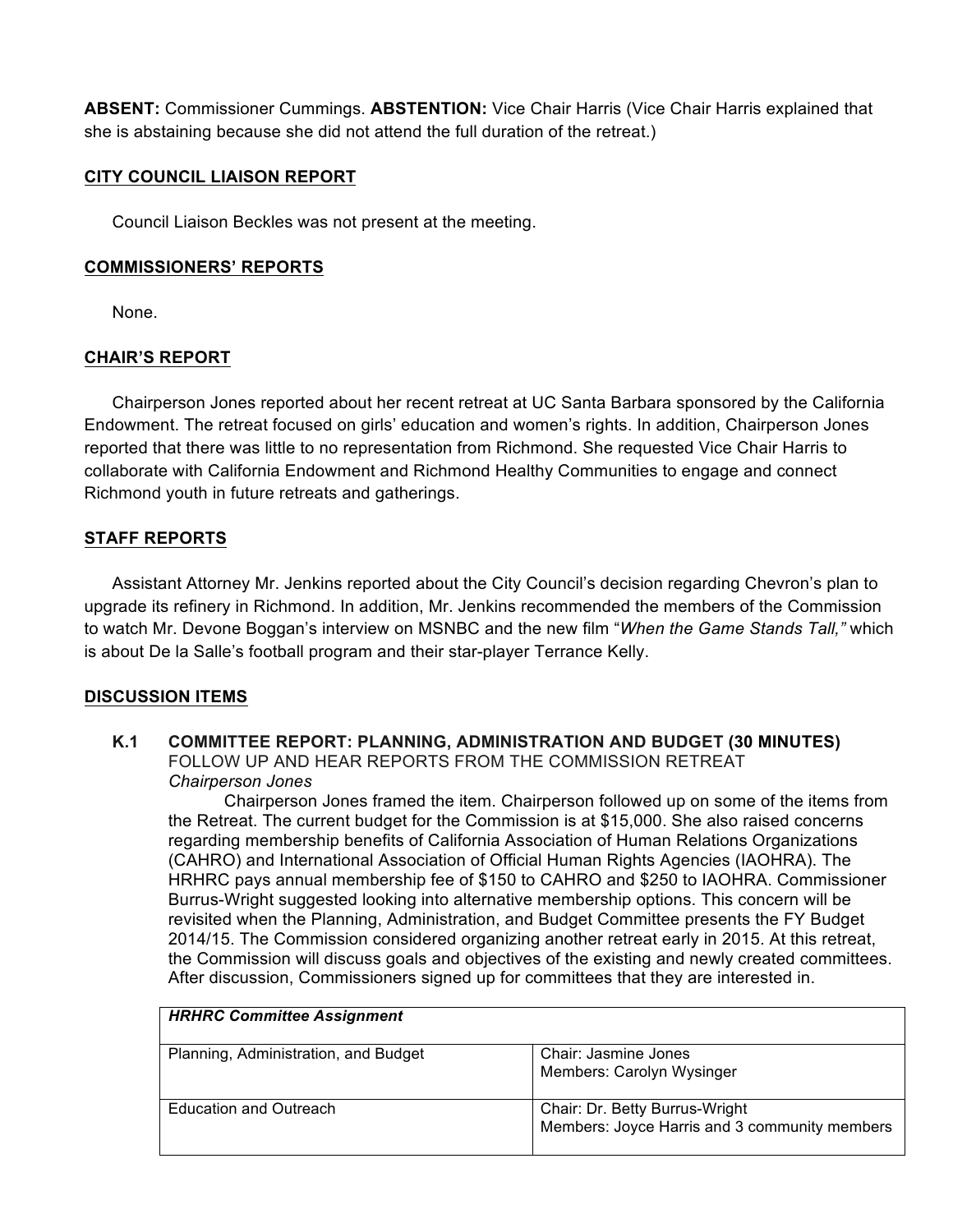| Culture of Peace                      | Chair:                                    |
|---------------------------------------|-------------------------------------------|
|                                       |                                           |
|                                       | Members: Carolyn Wysinger, Carole Johnson |
|                                       |                                           |
|                                       |                                           |
| <b>Emergency Concerns</b>             | Chair: Crystal Johnson                    |
|                                       |                                           |
|                                       | Members:                                  |
|                                       |                                           |
|                                       |                                           |
| <b>Police and Community Relations</b> | Chair: Carole Johnson                     |
|                                       |                                           |
|                                       | <b>Members: Courtney Cummings</b>         |
|                                       |                                           |
|                                       |                                           |
| <b>Health and Welfare</b>             | Chair: Texanita Bluitt                    |
|                                       |                                           |
|                                       | <b>Members: Courtney Cummings</b>         |
|                                       |                                           |
|                                       |                                           |

# **K.2 COMMITTEE REPORT: EDUCATION AND OUTREACH COMMITTEE (10 MINUTES)** HEAR AND APPROVE REPORT

### *Commissioner Burrus-Wright and Vice Chair Harris*

Committee Chair Commissioner Burrus-Wright reported that she has been in communication with the local elementary school teachers. She also acknowledged that the Burrus-Wright family has made generous contributions to the education programs last year. This year, the Education and Outreach committee will be working with the following four elementary schools: Riverside, Olinda, Caesar Chavez, and Stege.

The Committee reported the successes of the last year's Human Rights Day Celebration and Awards Ceremony and made an announcement that they have already began organizing the next ceremony that will take place in December 2015. Vice Chair Harris reported that they have a compiled list of local businesses to ask for contributions. She also made a note that the raised funds will be used exclusively for the Human Rights Awards Celebration.

#### **K.3 PROPOSOL TO "DOWNSIZE" DOCTORS MEDICAL CENTER (10 MINUTES)**

HEAR UPDATE ON THE PROPOSED SOLUTION BY CONTRA COSTA COUNTY SUPERVISOR JOHN GOIA, THE HOSPITAL ASSOCIATION COALITION, AND DMC'S BOARD TO 'DOWNSIZE' THE HOSPITAL TO A 'STAND-ALONE' EMERGENCY DEPARTMENT

#### *Commissioner Carole Johnson*

The following members of the public spoke on this item:

Mr. Cordell Hindler presented a poem and noted that the Doctors Medical Center's services are catered to the needs of the West County residents and it would be devastating for the members of the community if the center is closed.

Commissioner Carole Johnson framed the item and reported updates on the issue. She expressed her concerns regarding the use of tax revenue not being used to keep the Doctors Medical Center (DMC) open but being used to increase salary for some West County officials. She invited members of the Commission to the weekly demonstration at the front of the DMC on Wednesday, July 30<sup>th</sup>. Commissioner Carole Johnson will report on the item at the next Regular Meeting in August.

#### **K.4 HRHRC RESOLUTIONS FROM 2013 – 2014 (5 MINUTES)**

HEAR UPDATES AND FOLLOW THROUGH ON PASSED HRHRC RESOLUTIONS *Chairperson Jones*

Chairperson Jones requested staff to create a packet that includes HRHRC resolutions from January 2013 – July 2014 and HRHRC Ordinance. **-** *Continued to August 25, 2014 Regular Meeting***.**